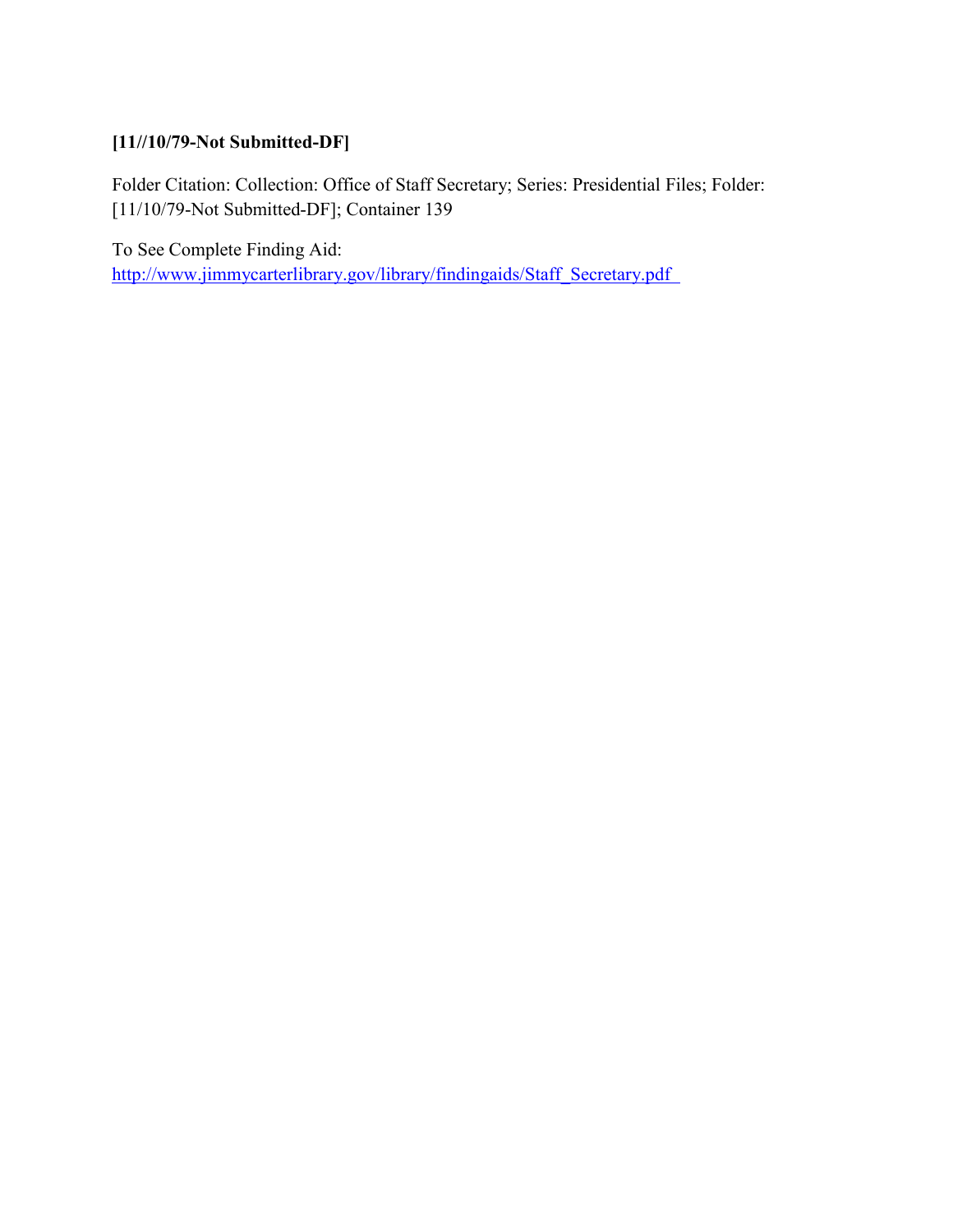| WITHDRAWAL SHEET (PRESIDENTIAL LIBRARIES) |
|-------------------------------------------|
|-------------------------------------------|

| FORM OF<br>DOCUMENT  |  | CORRESPONDENTS OR TITLE                                                                    | DATE    | <b>RESTRICTION</b> |
|----------------------|--|--------------------------------------------------------------------------------------------|---------|--------------------|
|                      |  | memo w/att From Hugh Carter to The President (2 pp.)<br>fe:<br><b>Successor I.D. Cards</b> | 11/9/79 | $\boldsymbol{A}$   |
|                      |  | opened per RAC NLC-126-19-12-1-7<br>12/2/13                                                |         |                    |
|                      |  |                                                                                            |         |                    |
|                      |  |                                                                                            |         |                    |
|                      |  |                                                                                            |         |                    |
|                      |  |                                                                                            |         |                    |
|                      |  |                                                                                            |         |                    |
|                      |  |                                                                                            |         |                    |
|                      |  |                                                                                            |         |                    |
| <b>FILE LOCATION</b> |  |                                                                                            |         |                    |

RESTRICTION CODES

(A) Closed by Executive Order 12356 governing access to national security information.<br>(B) Closed by statute or by the agency which originated the document.

(C) Closed in accordance with restrictions contained in the donor's deed of gift.

 $\frac{\Phi_{\rm c}}{\rho_{\rm c}}$ 

 $\infty$  $\ddot{\phantom{0}}$ 

 $\ddot{\circ}$ 

 $\overline{\mathbf{3}}$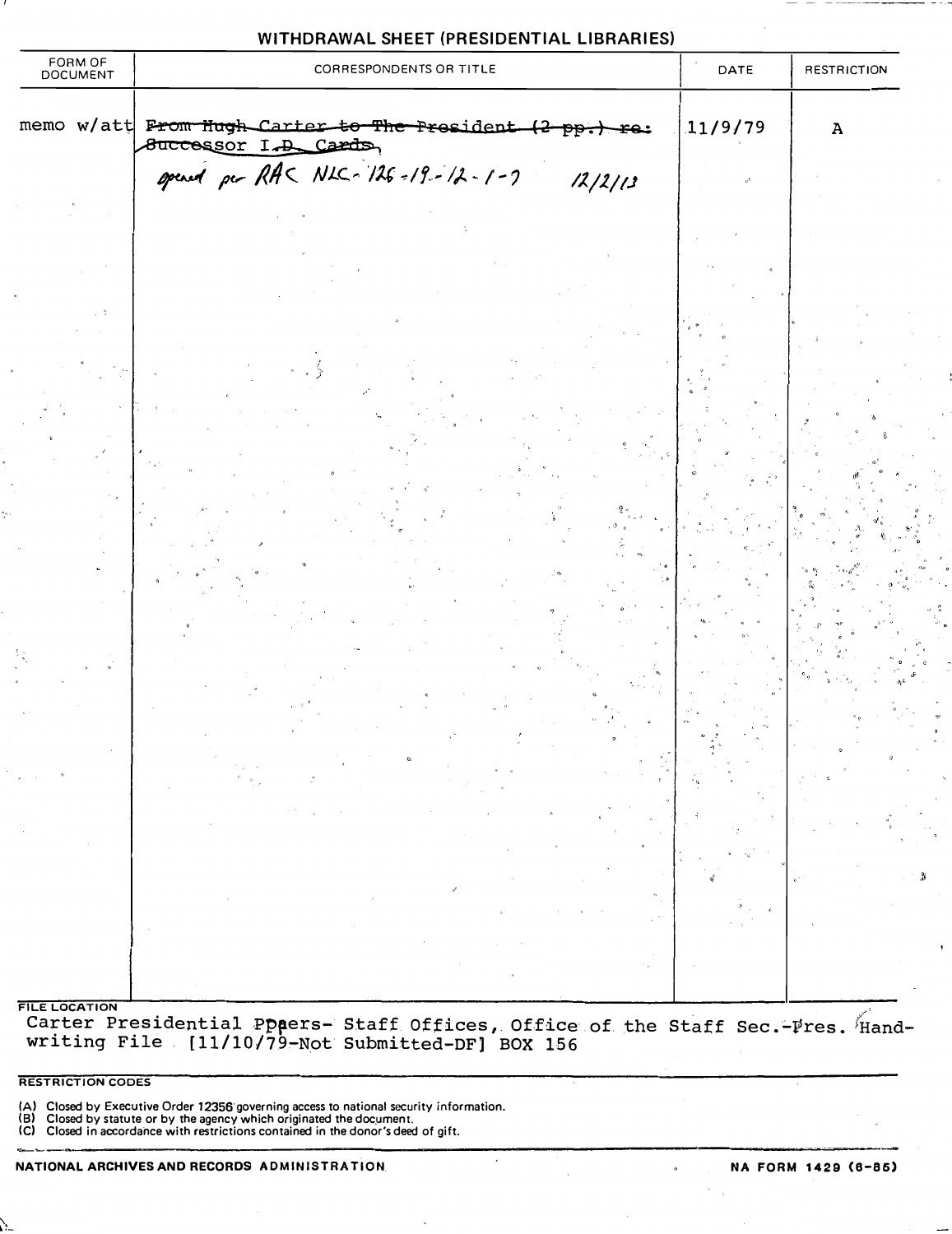. ..;�.· . .... .  $\cdots$  , ...  $\cdots$ 

# TD 705045

tNFO ONLY:

THE WHITE HOUSE

## WASHINGTON



アライン かいしゃ しょうしょうしゃ

ZBIG BRZEZINSKI



SUBJECT: CONFIDENTIAL H. CARTER MEMO RE SUCCESSOR ID CARDS

++-+-H·+-H++++++++++t+ +++++++++++++r+++++-t--t- +++++++++++-t+++++++++  $+$  RESPONSE DUE TO RICK HUTCHESON STAFF SECRETARY (456-7052)  $+$ BY: 1200 PM TUESDAY 13 NOV 79 +++++++++++-r++-t +++++ +++++++-t-++++++ +++++++ +++ ++++++++++++++++++

ACTION REQUESTED: YOUR COMMENTS STAFF RESPONSE: ( ) I CONCUR. ( ) NO COMMENT. ( ) HOLD. PLEASE NOTE OTHER COMMENTS BELOW:

CONFIDENTIAL **DECLASSIFIED** Per Rac Profect ESDN: NLC-136-19-12-1-7 BY 45 NAPA DATE 1/2/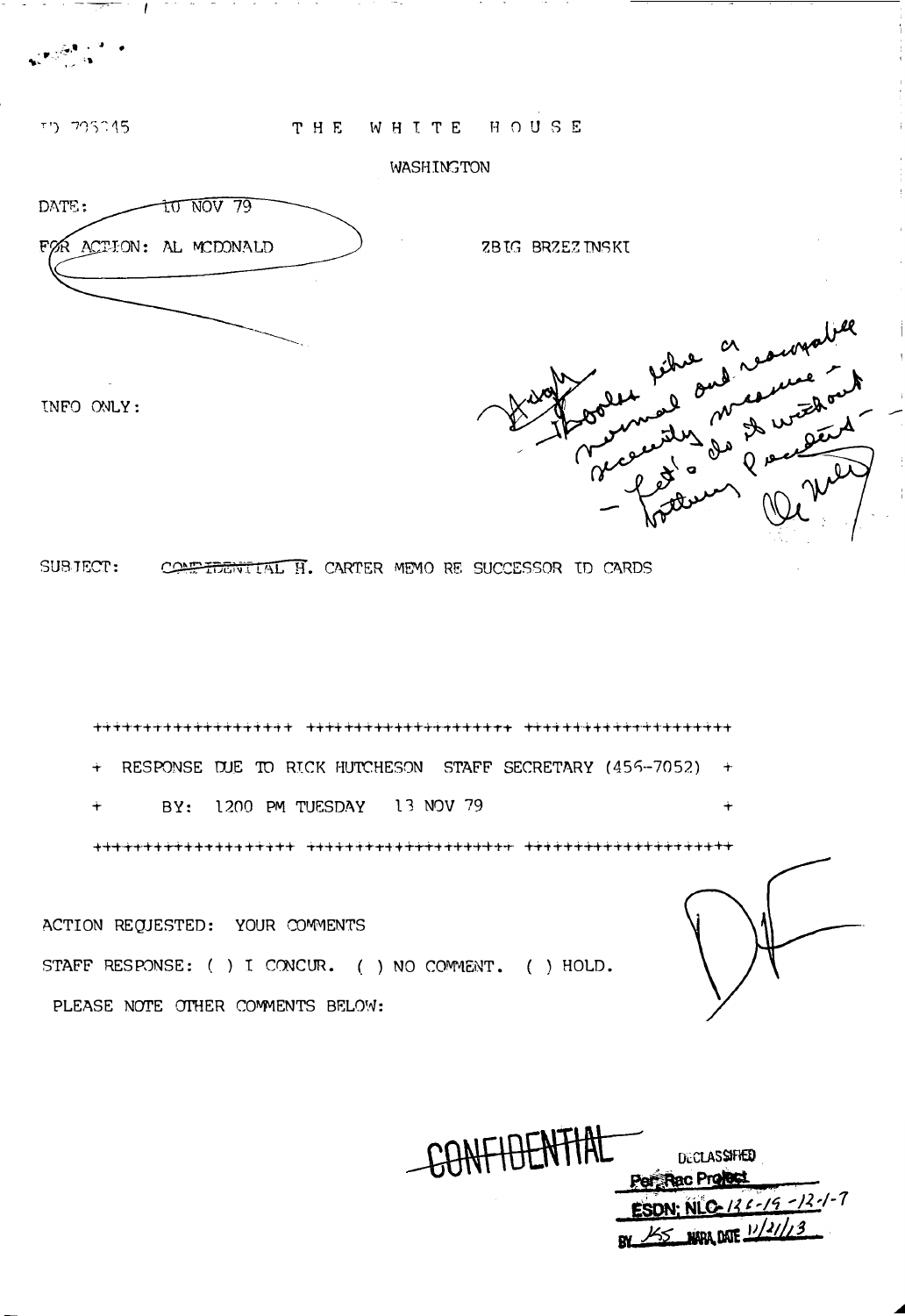### THE WHITE HOUSE

WASHINGTON

CONFIDENTIAL

November 9, 1979

MEMORANDUM FOR THE PRESIDENT

, $\partial \mathcal{L}^{\prime}$ FROM: HUGH CARTER]  $7^\sim$ 

SUBJECT: Successor ID Cards

John Macy (Director of the Federal Emergency Management Agency), Marty Beaman and I have been working to assure that there is proper coordination between the emergency planning for the White House and for the successors to the Presidency.

John Macy has requested that the presidential successors be issued emergency ID cards (sample attached) which are designed. to provide a means of positive personal identification in a crisis situation. This card would identify the successor as having essential emergency responsibilities and would request that the successor, and accompanying party, be afforded full assistance and unrestricted movement.

It is our recommendation that we proceed with the preparation of appropriate official ID cards for the successors and any others you may designate to be submitted for your signature. and unrestric<br>ecommendation<br>ate official<br>may designate<br>expressed and the set of ficial

Approved \_\_ \_\_\_\_\_\_\_\_\_\_ \_\_

Disapproved

CONFIDENTIAL

--· ... , ·.

| <b>UECLASSIFED</b><br>Per: Rac Project |  |
|----------------------------------------|--|
| ESDN: NLC-126-19-12-1-7                |  |
| BY 155 ABA DATE 11/21/13               |  |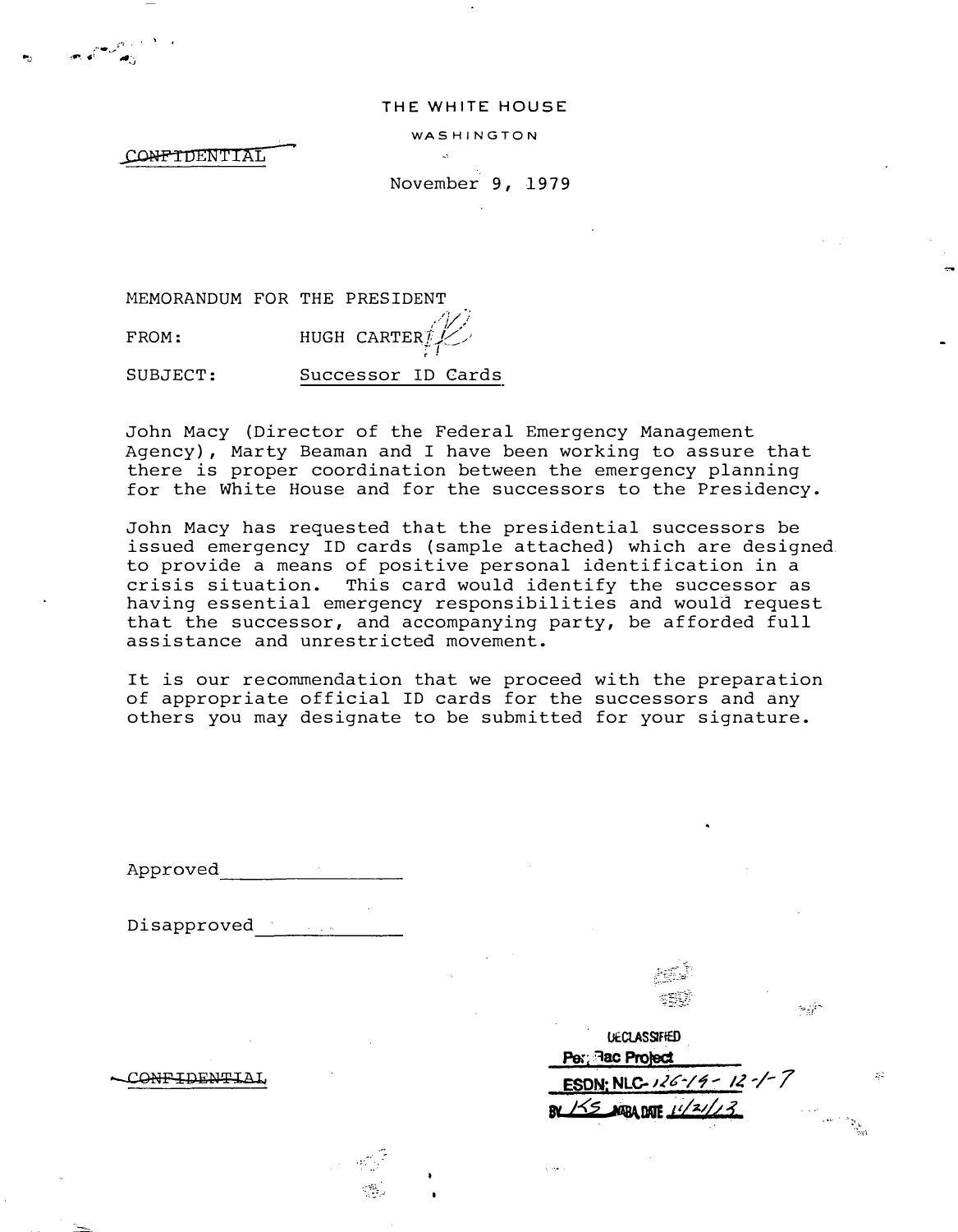

Ŧ.

SAMPLE

?

Name

SSN

 $\log$ 

 $\rightarrow 7$ 

Height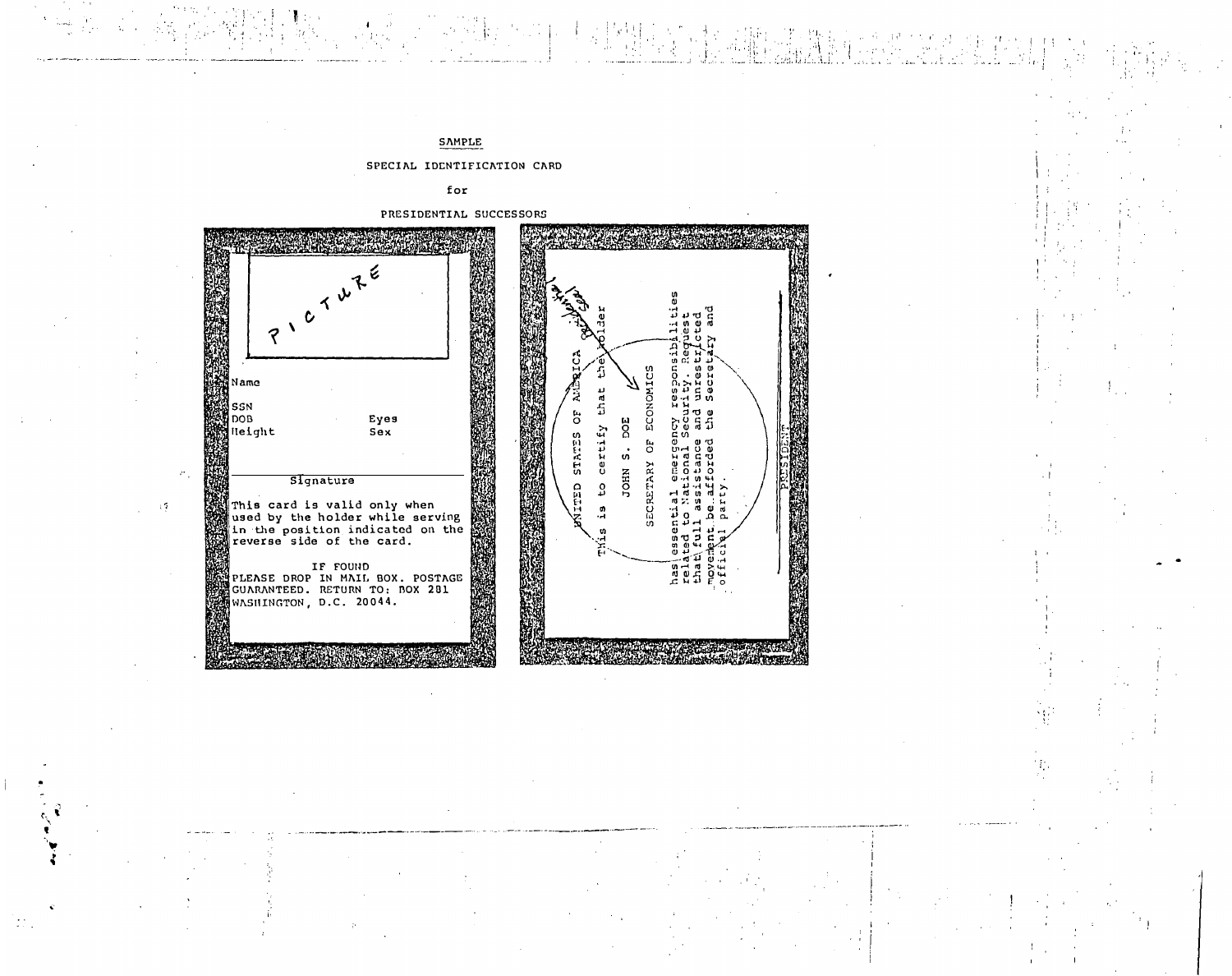|                         | FOR STAFFING              |
|-------------------------|---------------------------|
| <b>DECLAS SIFIED</b>    | FOR INFORMATION           |
| Per: Rac Project        | FROM PRESIDENT'S OUTBOX   |
|                         | LOG IN/TO PRESIDENT TODAY |
| ESDN: NLC-126-19-12-1-7 | IMMEDIATE TURNAROUND      |
| BY FS WAR DATE 11/21/13 | NO DEADLINE               |
|                         | FOR APPROPRIATE HANDLING  |
|                         | LAST DAY FOR ACTION       |
|                         |                           |
|                         |                           |
|                         | <b>ADMIN CONFID</b>       |
|                         | CONFIDENTIAL              |
|                         | <b>SECRET</b>             |
| $\sigma_{\text{tot}}$   | EYES ONLY                 |
| ACTION<br>FYI           |                           |
|                         |                           |
|                         |                           |
| <b>VICE PRESIDENT</b>   | <b>MILLER</b>             |
| <b>JORDAN</b>           | VANCE                     |
| <b>CUTLER</b>           |                           |
| <b>DONOVAN</b>          |                           |
| <b>EIZENSTAT</b>        | <b>BUTLES</b>             |
| <b>MCDONALD</b>         | CAMPBELL                  |
| <b>MOORE</b>            | H. SERVER                 |
| POWELL                  | <b>CLODED</b>             |
| <b>WATSON</b>           | CRUTTESHANK               |
| WEDDINGTON              | FIRST LADY                |
| <b>WEXLER</b>           | <b>FRANCIS</b>            |
| <b>BRZEZINSKI</b>       | <b>HARDEN</b>             |
| <b>MCINTYRE</b>         | <b>HERTZBERG</b>          |
| <b>SCHULTZE</b>         | <b>HUTCHESON</b>          |
|                         | <b>KAHN</b>               |
|                         | <b>LINDER</b>             |
| <b>ANDRUS</b>           | <b>MARTIN</b>             |
| <b>ASKEW</b>            | <b>MILLER</b>             |
| <b>BERGLAND</b>         | <b>MOE</b>                |
| <b>BROWN</b>            | <b>PETERSON</b>           |
| CIVILETTI               | PRESS                     |
| <b>DUNCAN</b>           | <b>SANDERS</b>            |
| GOLDSCHMIDT             | <b>SPETH</b>              |
| HARRIS                  | <b>STRAUSS</b>            |
| <b>KREPS</b>            | <b>TORRES</b>             |
| LANDRIEU                | <b>VOORDE</b>             |
| MARSHALL                | <b>WISE</b>               |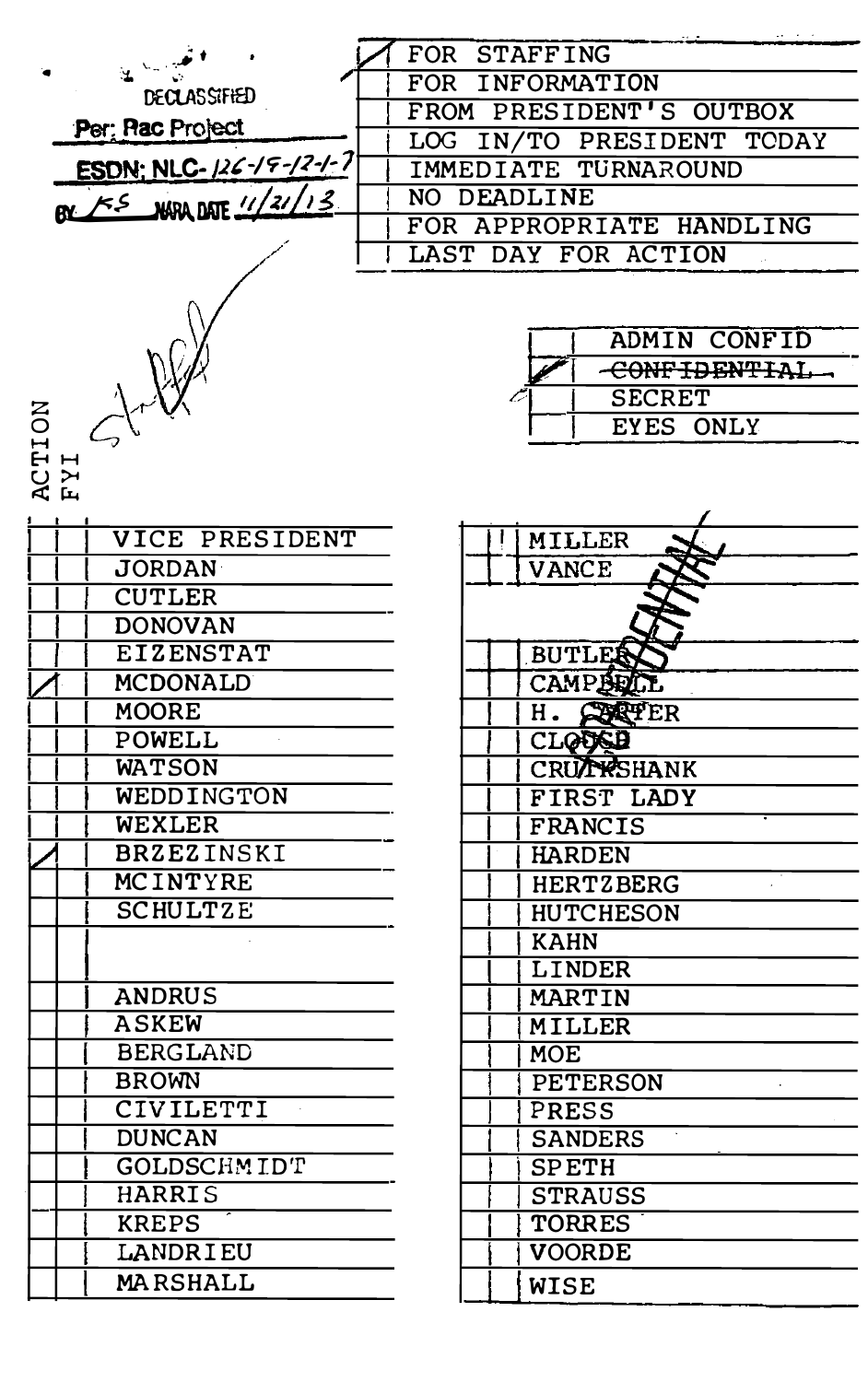# ID 795045

#### THE WHITE HOUSE

# **WASHINGTON**

### DATE: 10 NOV 79

FOR ACTION: AL MCDONALD

يون مارس المريض المريض المريض المريض المريض المريض المريض المريض المريض المريض المريض المريض المريض المريض الم<br>المريض المريض المريض المريض المريض المريض المريض المريض المريض المريض المريض المريض المريض المريض المريض المري

ZBIG BRZEZ INSKI CONCUMS

INFO ONLY:

CONFIDENTIAL H. CARTER MEMO RE SUCCESSOR ID CARDS SUBJECT:

+ RESPONSE DUE TO RICK HUTCHESON STAFF SECRETARY (456-7052) + BY: 1200 PM TUESDAY 13 NOV 79  $\rightarrow$ 

ACTION REQUESTED: YOUR COMMENTS STAFF RESPONSE: ( ) I CONCUR. ( ) NO COMMENT. ( ) HOLD.

PLEASE NOTE OTHER COMMENTS BELOW:

**DECLASSIFIED** Per, Rac Project ESDN: NLC-126-19-12-1-7  $\kappa$  KS NARA DATE  $\frac{\mu/21}{2}$ 

**ONFIDENTIAT**